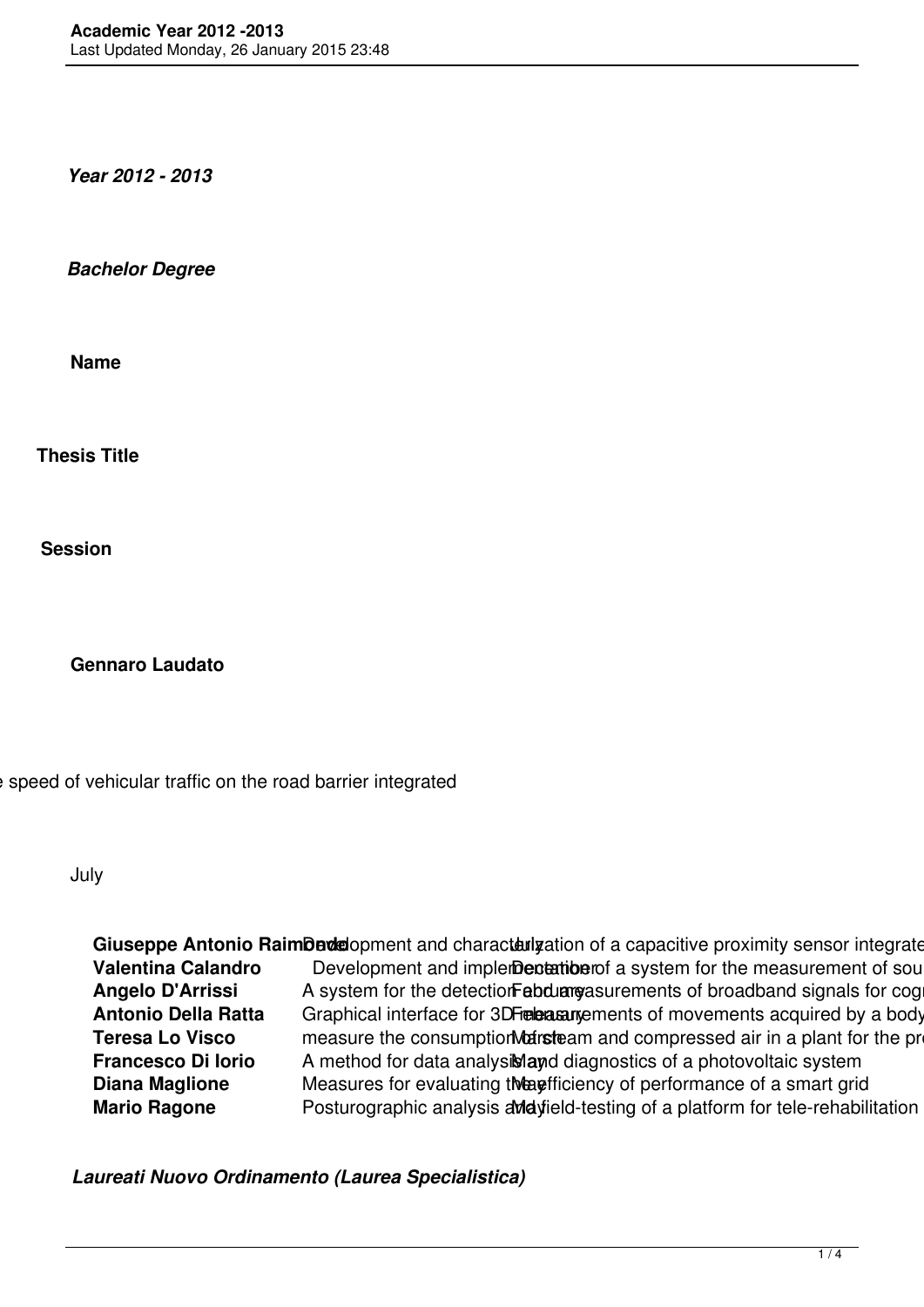**Domenico Caiazza** Measuring the longitudinaDptoble of magnetic fields by vibrating wires **Pasquale Ferraro** Real-Time Monitoring Systems for active magnetic bearings in cryogenic ap **Michele Iovanovich** Measures on semi-automatic estimation through stereoscopic system **Angelo Morra** A balance board device for the manufacture telerehabilitation exergaming Luca Sabato Modelling parasitic capacite entities on ironless inductive position sensor

**Concetta De Stefano**

asure the condition of the road surface on the integrated guardrail

March

**Alessio Lillo**

n and drift correction for fast rotating coil

February

**Rita Di Candia**

vascular calibers of images oct "en face"

March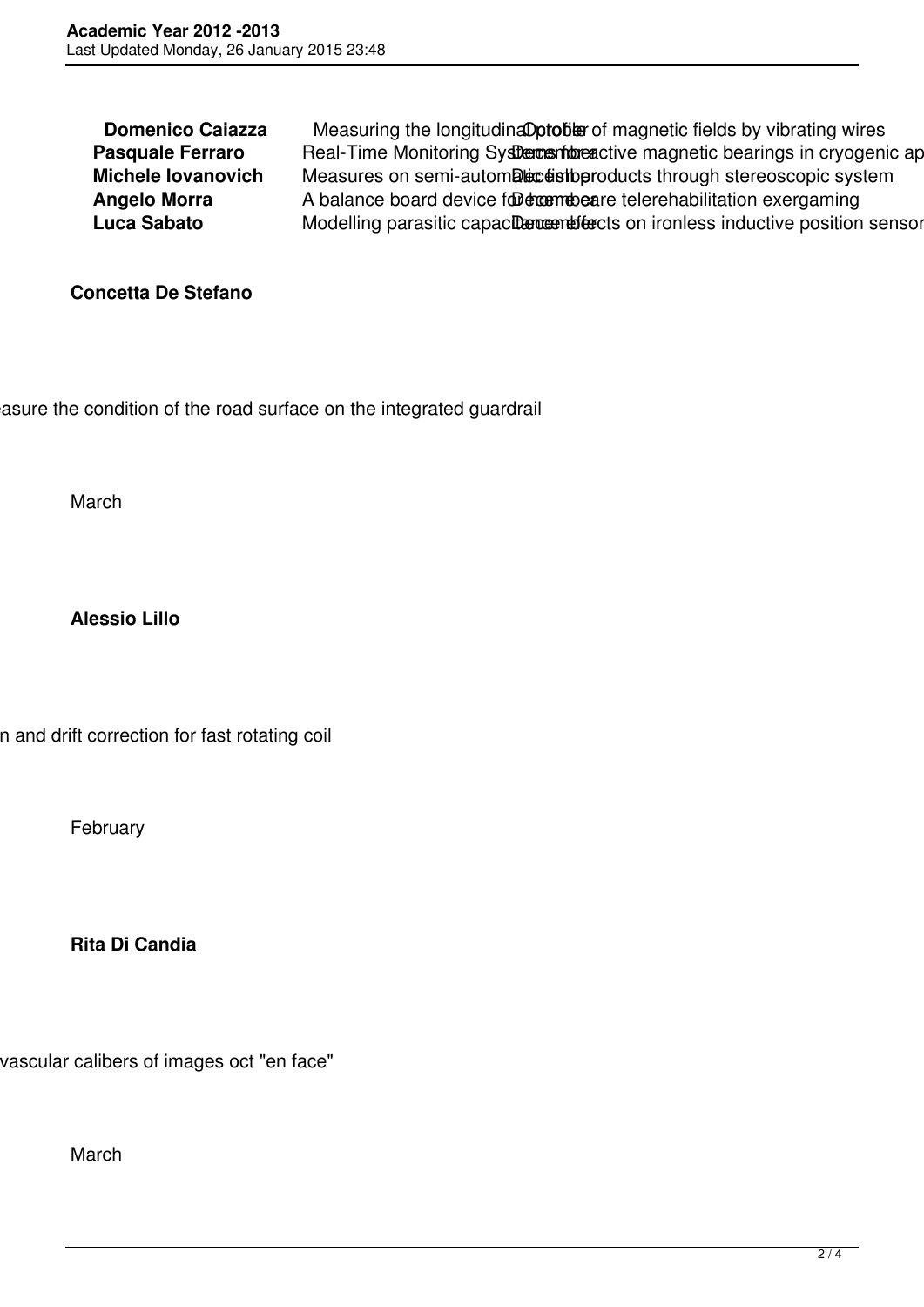## **Giuseppe Flammia**

or portable detectors pollutant emissions

March

## **Luigi Forgione**

m for tracking the movements based on network wireless sensors

March

**Federica Ucci**

i for the measurement of visibility integrated on road barriers

March

**Stefano Troisi**